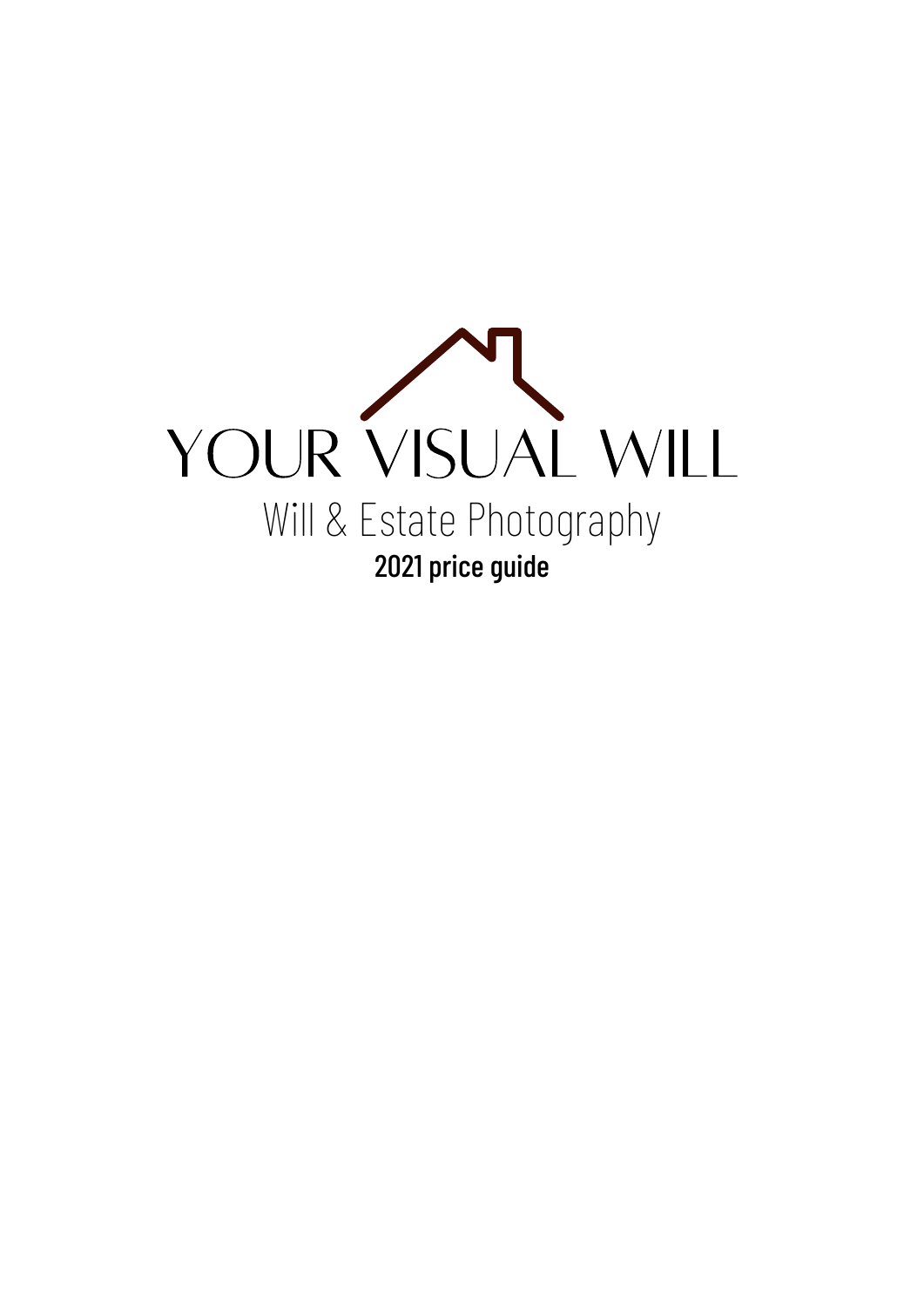

A visual aid for all legal will and testaments, Your Visual Will photographs and documents all heirlooms and estate pieces, curating the images in detail and creating a visual appendix to accompany your existing will documents.

Your Visual Will ensures a stress-free experience for all family members in the event of your passing.

Pricing is established from **base packages** + **zone location**. For accounts with multiple homes or properties, customised pricing is available. For accounts with more than 30 items, customised pricing is available.

#### **Legacy Base Package** | **\$300**

Documenting of 5-15 items, edited images stored in private online gallery, and curation of Visual Will appendix PDF.

#### **Heritage Base Package** | **\$400**

Documenting of 16-30 items, edited images stored in private online gallery, and curation of Visual Will appendix PDF.

#### **Zone Location Fees**

Green Zone: \$25 Teal Zone: \$30 Violet Zone: \$50 Cerulean Zone: \$40 Navy Zone: \$45 Golden Zone: \$80

Brass Zone: \$30 Saffron Zone: \$50 Silver Zone: \$55 Onyx Zone: \$60 Coral Zone: \$70 Burgundy Zone: \$175

For example, a client purchasing the Heritage Base Package who lived in the Sydney CBD (Onyx Zone) would be invoiced \$460.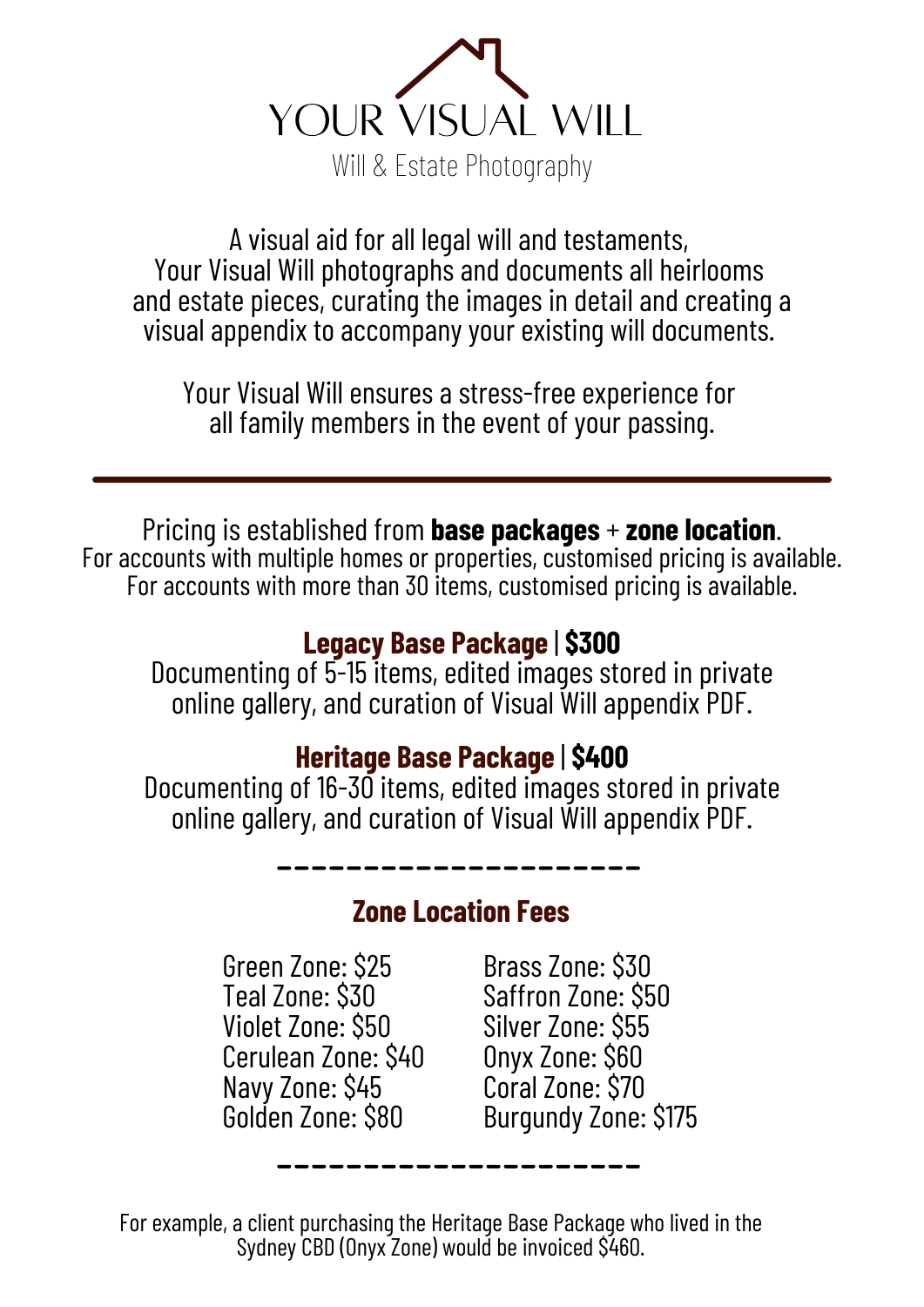

Green Zone Neighbourhoods we service:

- Annangrove
- Baulkham Hills
- Beaumont Hills
- Beecroft
- Bella Vista
- Box Hill
- Castle Hill
- Cherrybrook
- Dural
- Galston
- Glenhaven
- Glenwood
- Kellyville
- Kenthurst
- Kings Park
- Nelson
- North Rocks
- Norwest
- Parklea
- Ouakers Hill
- Rogans Hill
- Rouse Hill
- Schofields
- Seven Hills
- Stanhope Gardens
- The Ponds
- Toongabbie
- Vineyard
- West Pennant Hills
- Winston Hills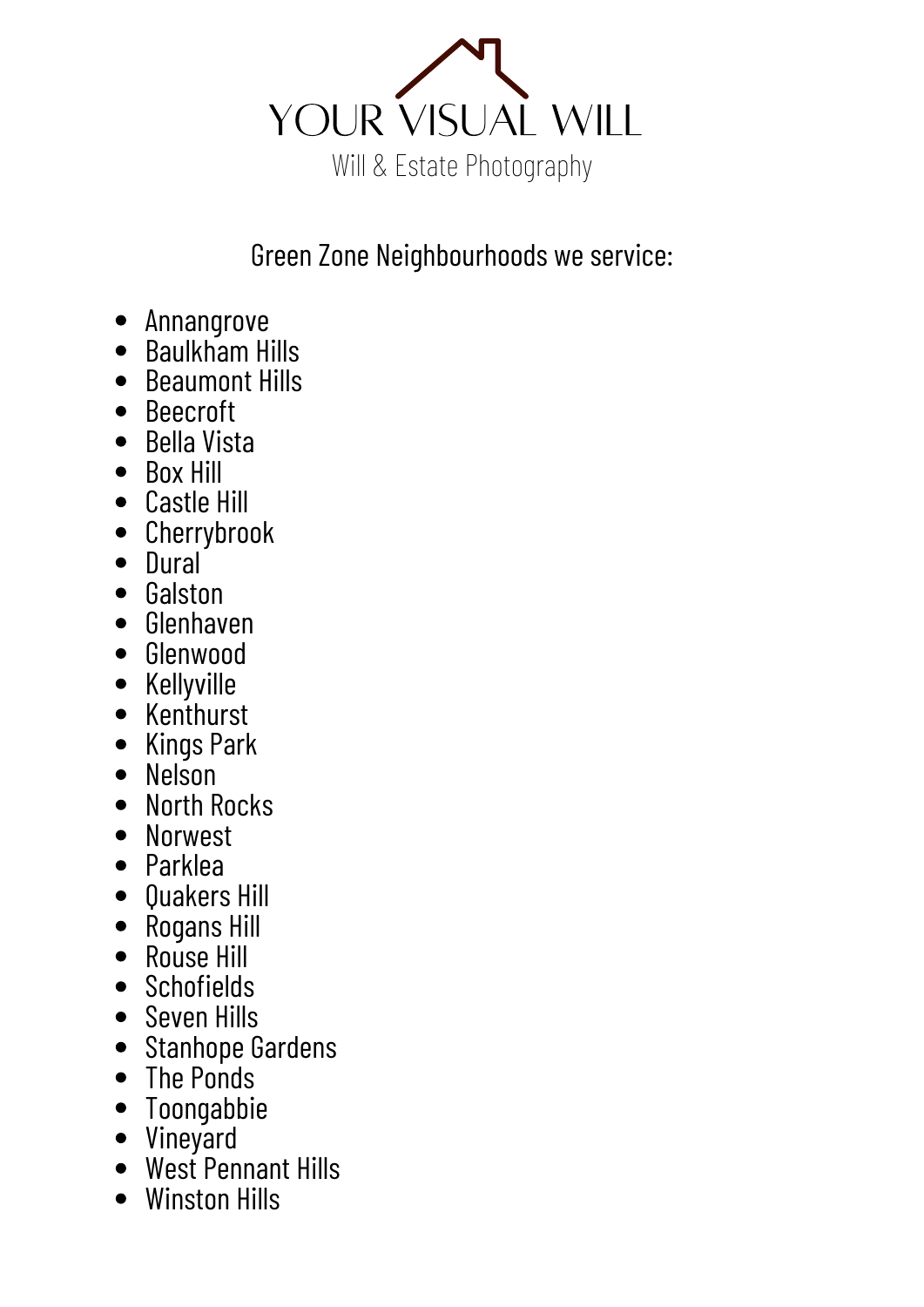

# Teal Zone Neighbourhoods we service:

- Blacktown
- Caddens
- Castlereagh
- Colyton
- Cranebrook
- Doonside
- Emerton
- Emu Plains
- Erskine Park
- Glenmore Park
- Jamisontown
- Jordan Springs
- Kingswood
- Londonderry
- Marsden Park
- Minchinbury
- Mount Druitt
- $\bullet$  0akhurst
- Orchard Hills
- Penrith
- Rooty Hill
- Ropes Crossing
- South Penrith
- St Clair
- St Marys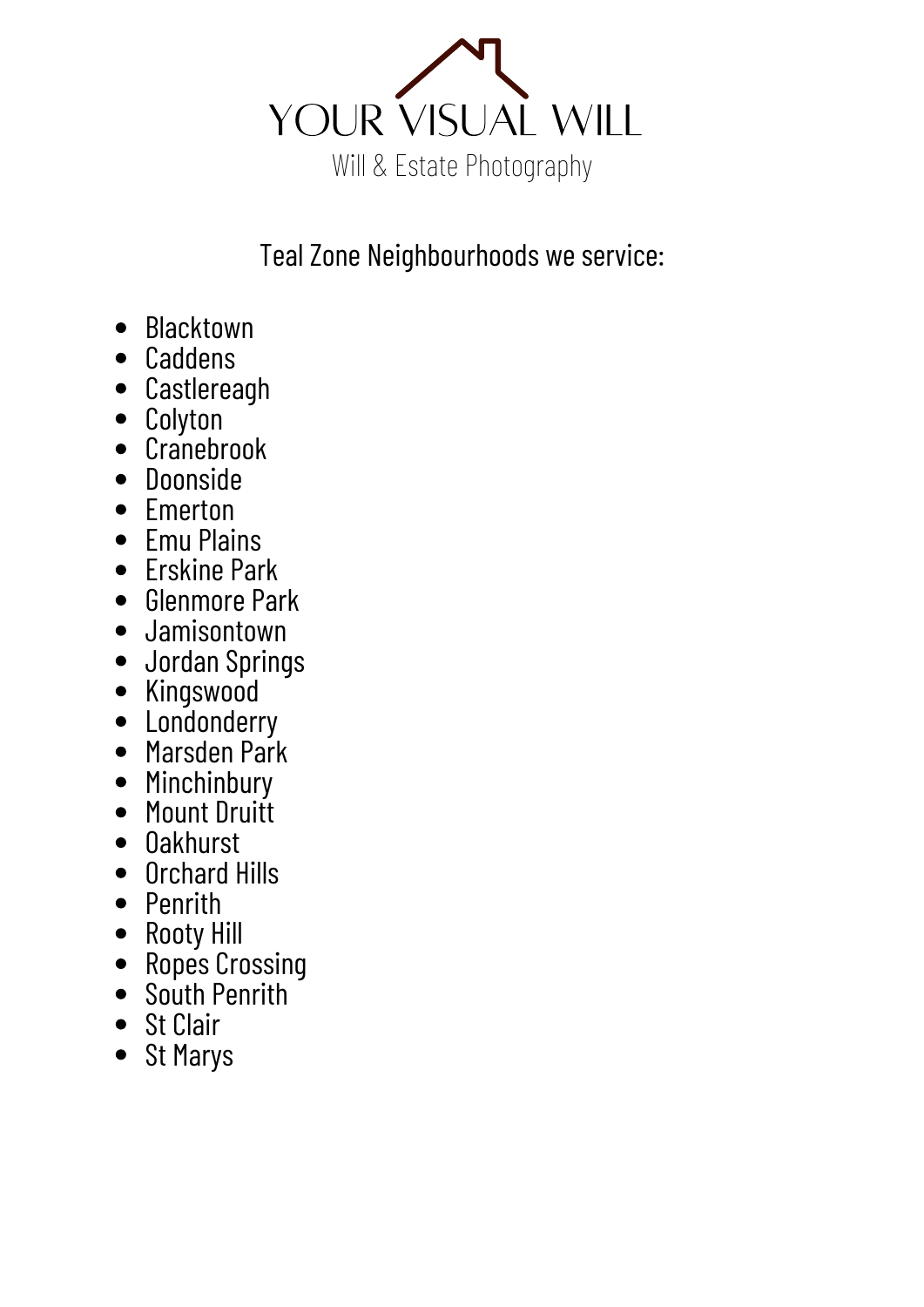

# Violet Zone Neighbourhoods we service:

- Agnes Banks
- Bilpin
- Bligh Park
- East Kurrajong
- Freemans Reach
- Grose Vale
- Kurmond
- Kurrajong
- Kurrajong Heights
- Kurrajong Hills
- Mcgraths Hill
- Oakville
- Pitt Town
- Richmond
- South Windsor
- Tennyson
- The Slopes
- Wilberforce
- Windsor
- Yarramundi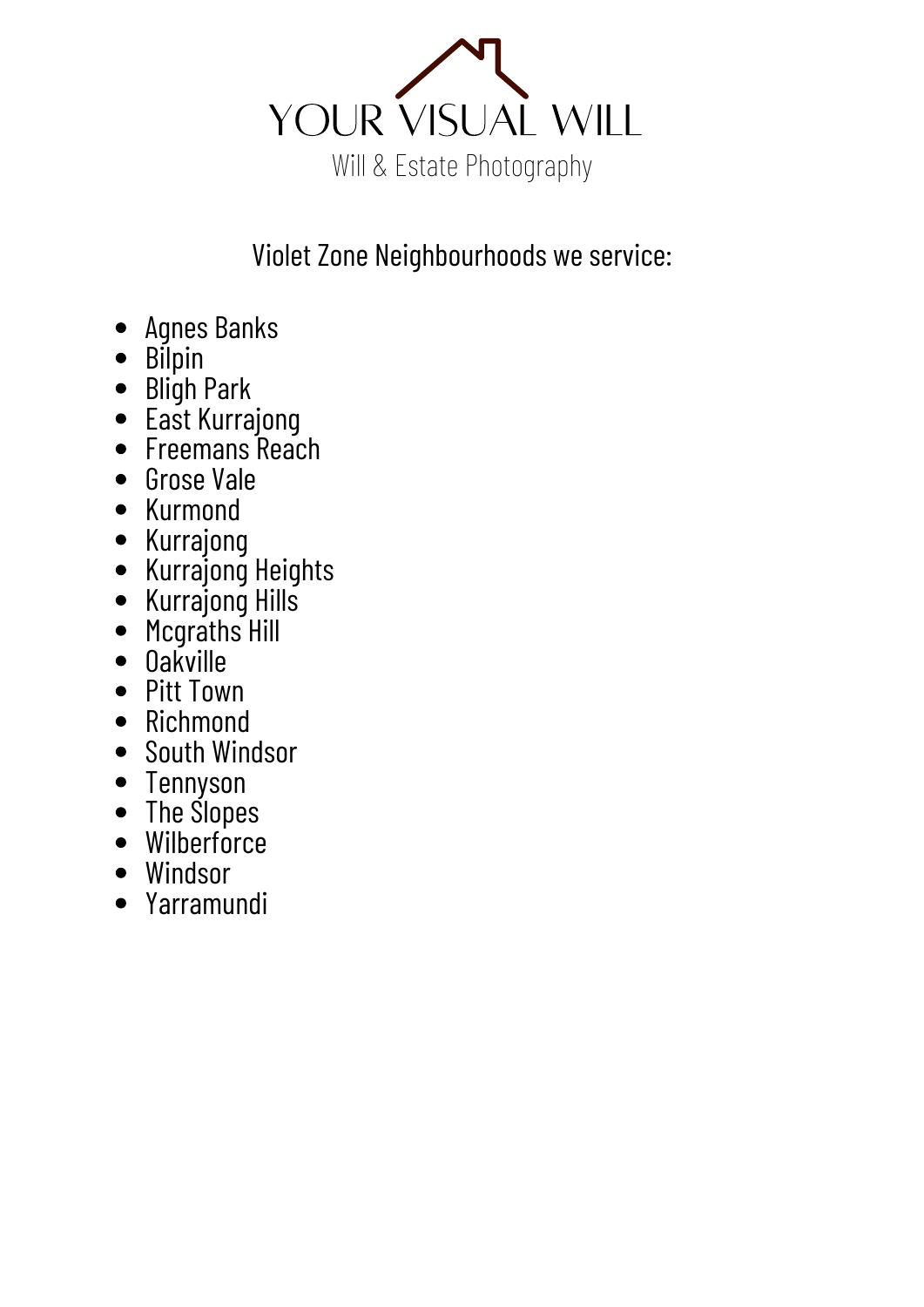

# Cerulean Zone Neighbourhoods we service:

- Asquith
- Berowra
- East Gordon
- East Killara
- Gordon
- Hornsby
- Hornsby Heights
- Killara
- Mount Colah
- Mount Kuring-Gai
- North Turramurra
- North Wahroonga
- Pennant Hills
- Pymble
- South Turramurra
- St Ives
- St Ives Chase
- Thornleigh
- Turramurra
- Wahroonga
- Warrawee
- Westleigh
- West Pymble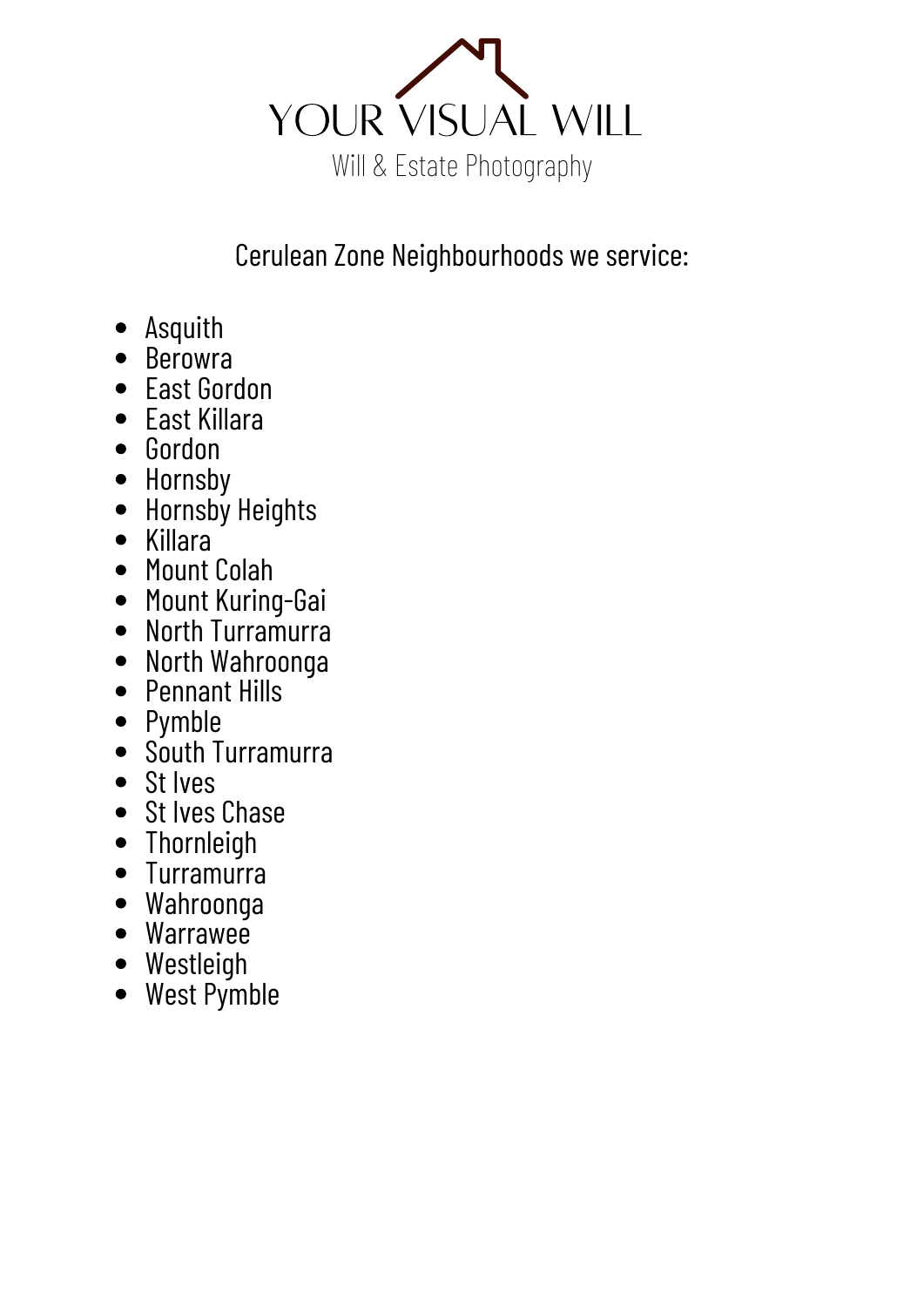

# Navy Zone Neighbourhoods we service:

- Artarmon
- Castle Cove
- Castlecrag
- Chatswood
- Chatswood West
- Cremorne
- Crows Nest
- East Lindfield
- Killarney Heights
- Kirribilli
- Lane Cove
- Lane Cove North
- Lane Cove West
- Lindfield
- Longueville
- $\bullet$  Mosman
- Naremburn
- Neutral Bay
- Northbridge
- North Sydney
- North Willoughby
- Northwood
- Riverview
- Roseville Chase
- St Leonards
- Waverton
- West Lindfield
- Willoughby
- Willoughby East
- Wollstonecraft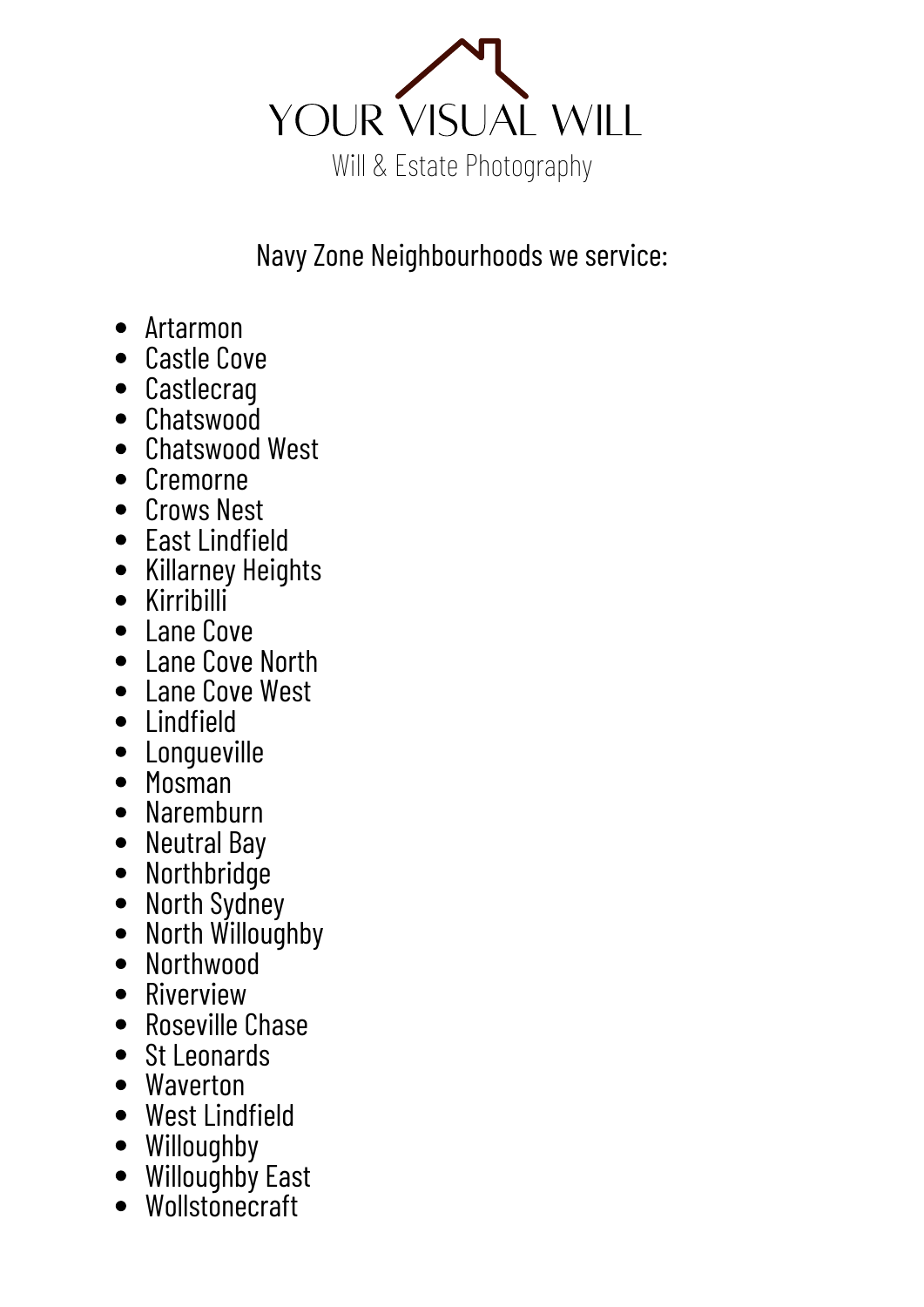

# Golden Zone Neighbourhoods we service:

- Allambie Heights
- Avalon Beach
- Balgowlah
- Balgowlah Heights
- Bayview
- Beacon Hill
- Belrose
- Bilgola Beach
- Brookvale
- Church Point
- Clontarf
- Collaroy
- Cromer
- Dee Why
- Elanora Heights
- Fairlight
- Forestville
- Frenchs Forest
- Freshwater
- Ingleside
- Manly
- Manly Vale
- Mona Vale
- Narrabeen
- Newport
- North Balgowlah
- North Manly
- North Narrabeen
- Oxford Falls
- Palm Beach
- Seaforth
- Terrey Hills  $\bullet$
- Warriewood
- Wheeler Heights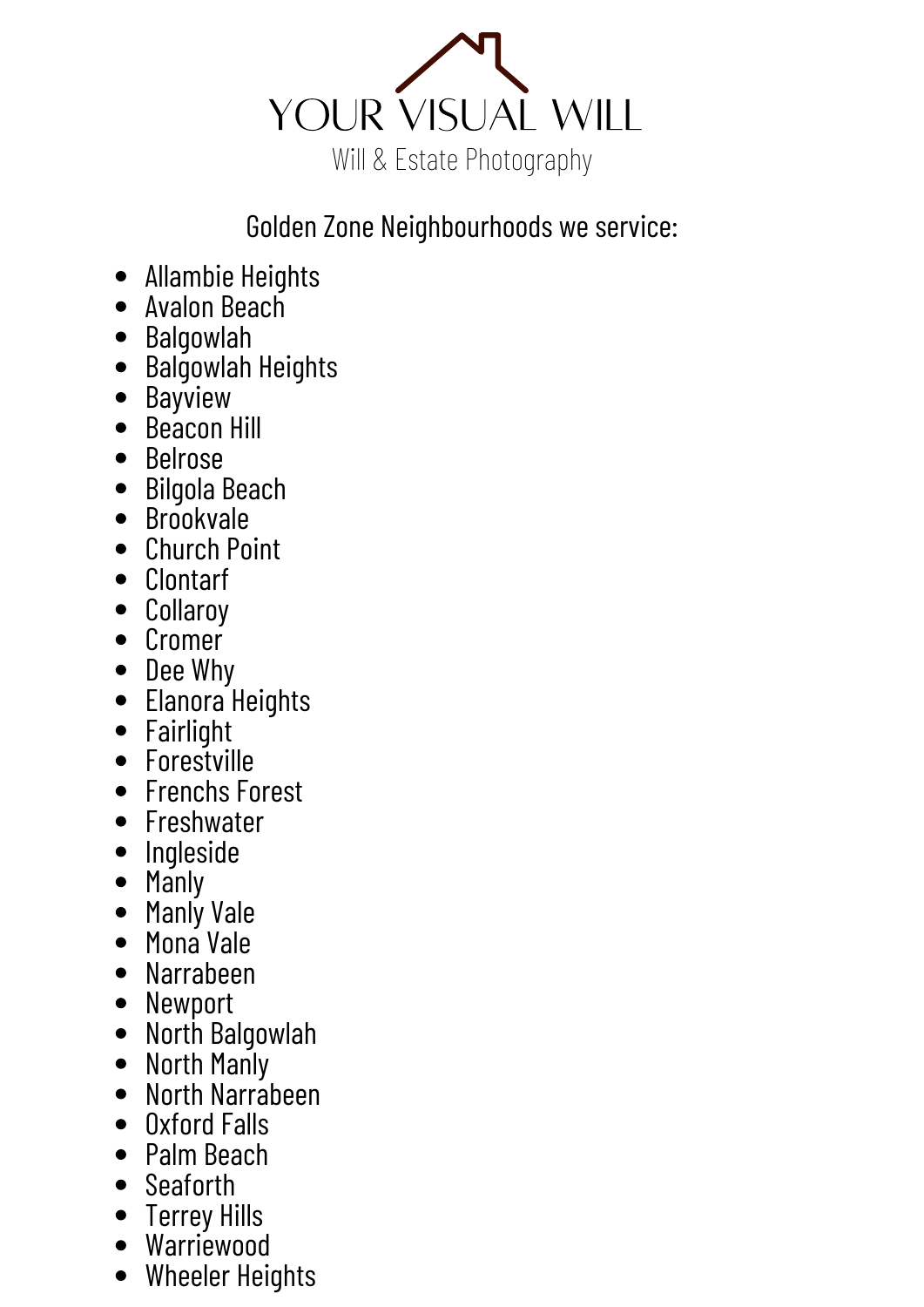

# Brass Zone Neighbourhoods we service:

- Carlingford
- Clyde
- **Denistone**
- Denistone East
- Denistone West
- Dundas
- Dundas Valley
- East Ryde
- Eastwood
- Epping  $\bullet$
- Ermington
- Gladesville
- Granville
- Harris Park
- Holroyd
- Parramatta
- Macquarie Park
- Marsfield  $\bullet$
- Mays Hill
- **Merrylands**  $\bullet$
- Newington
- Northmead
- North Parramatta
- North Ryde
- Oatlands
- Putney
- Rosehill
- Rydalmere  $\bullet$
- Ryde
- Silverwater
- Telopea
- Wentworth Point
- Westmead
- West Ryde $\bullet$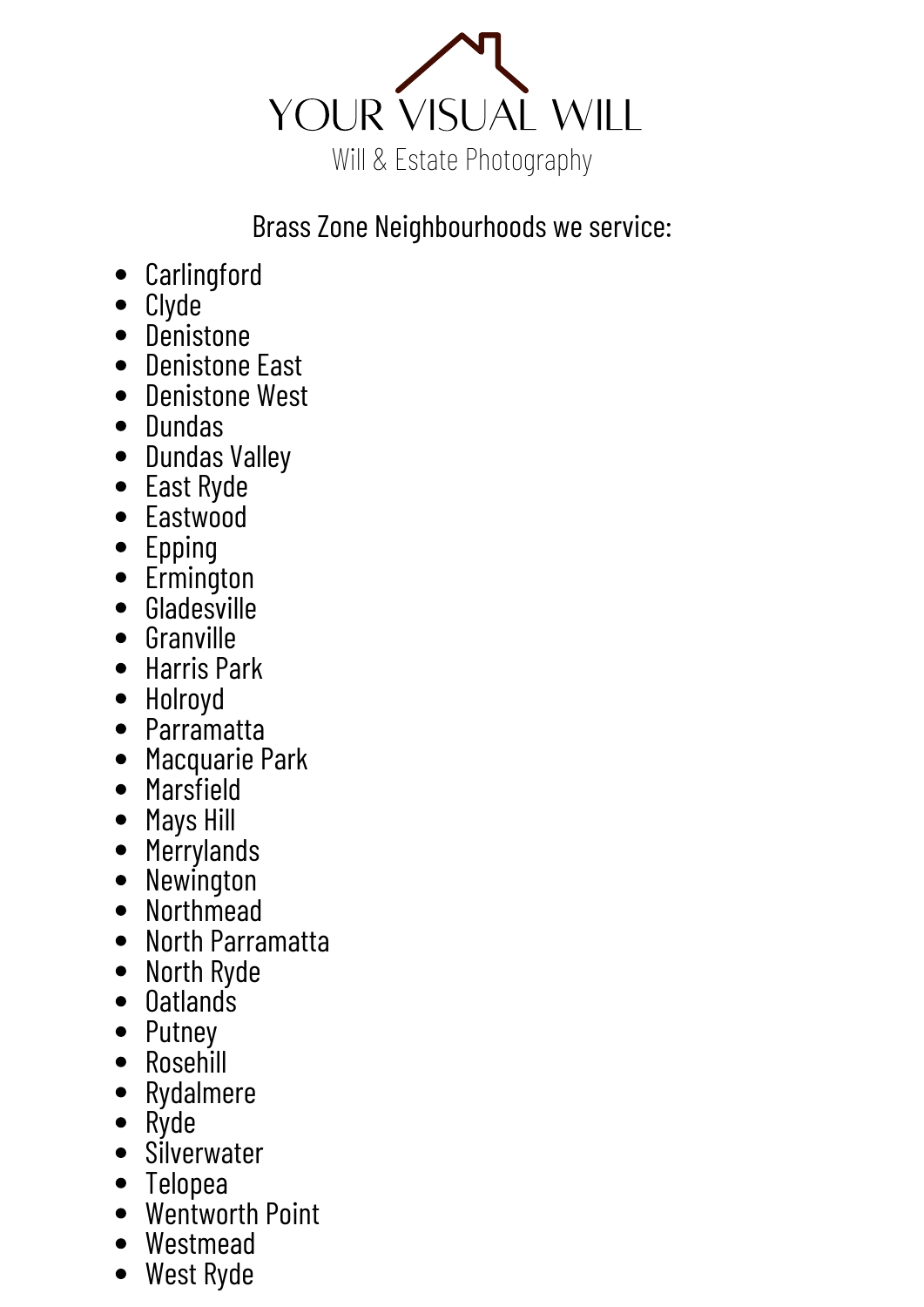

# Saffron Zone Neighbourhoods we service:

- Ashfield
- Breakfast Point
- Burwood
- Burwood Heights
- Cabarita
- Canada Bay
- Chiswick
- Concord
- Concord West
- Croydon
- Croydon Park
- Drummoyne
- Enfield
- Five Dock
- Haberfield
- Homebush
- Homebush West
- Hunters Hill
- Huntleys Point
- Linley Point
- Mortlake
- Rodd Point
- Russell Lea
- Strathfield
- Strathfield South
- Wareemba
- Woolwich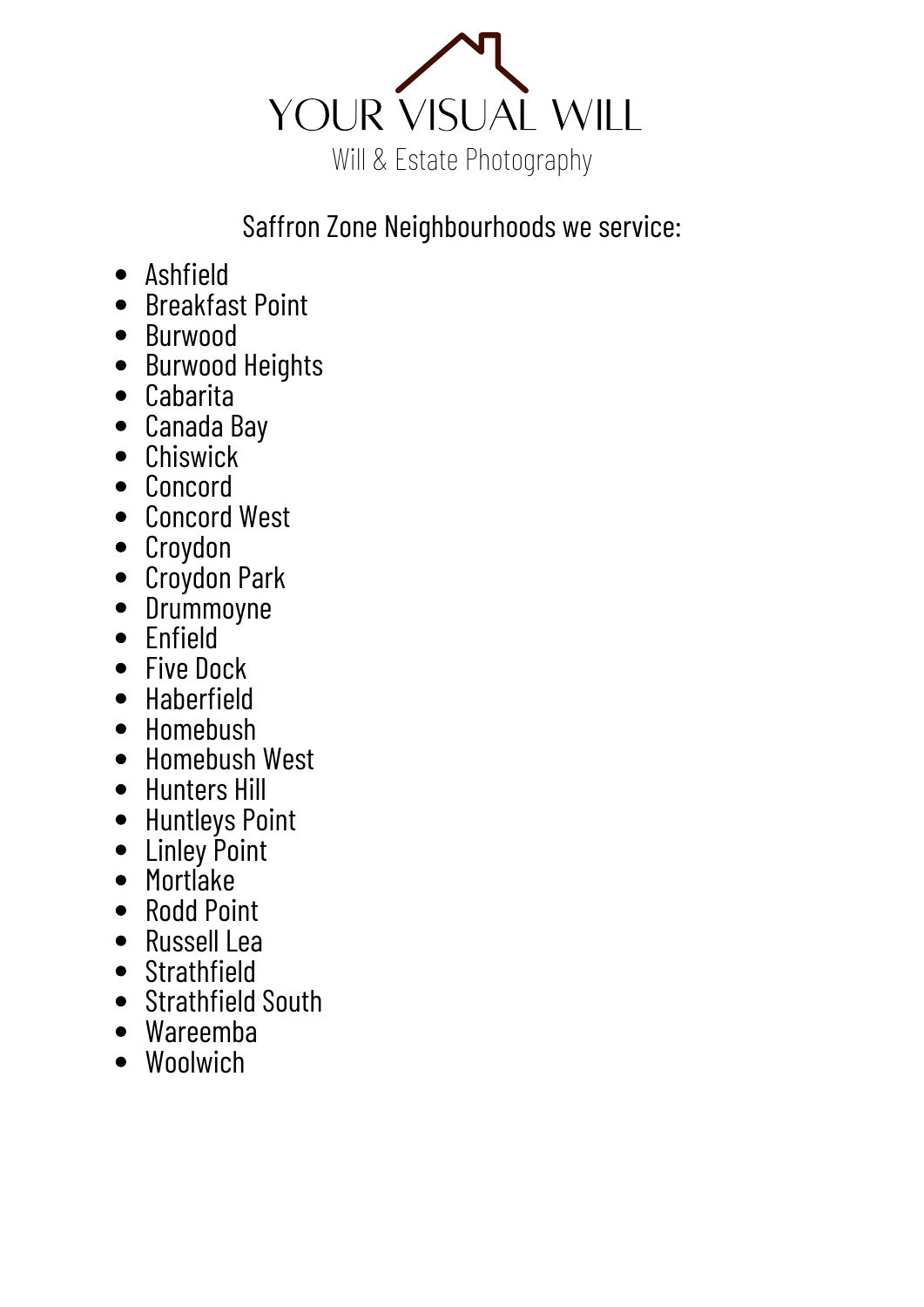

# Silver Zone Neighbourhoods we service:

- Annandale
- Ashbury
- Balmain  $\bullet$
- Belfield
- Belmore
- Birchgrove
- Camperdown  $\bullet$
- Campsie
- Clemton Park
- Dulwich Hill
- Earlwood
- Enmore
- Erskineville
- Greenacre
- Lakemba
- Leichhardt
- Lewisham
- Lilyfield
- Marrickville
- Mount Lewis
- Newtown
- Petersham
- Rozelle
- St Peters
- Summer Hill
- Tempe
- Wolli Creek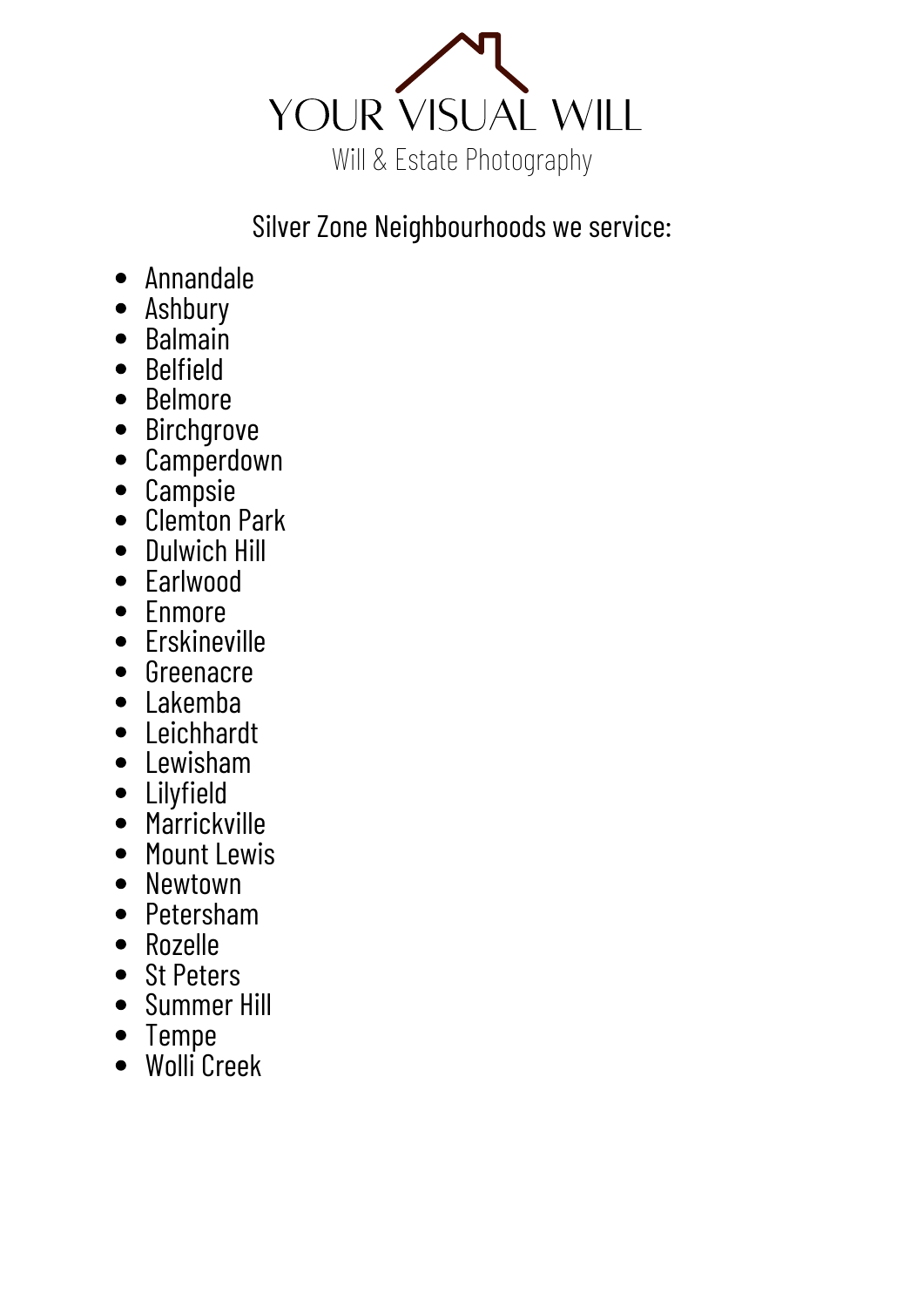

# Onyx Zone Neighbourhoods we service:

- Alexandria
- Barangaroo
- Beaconsfield
- Darling Point
- Darlington
- Double Bay
- Elizabeth Bay
- Eveleigh
- Glebe
- Haymarket
- Kensington
- Paddington
- Potts Point
- Pyrmont
- Redfern
- Rushcutters Bay
- Surry Hills
- Sydney CBD
- Ultimo
- Waterloo
- Woolloomooloo
- Zetland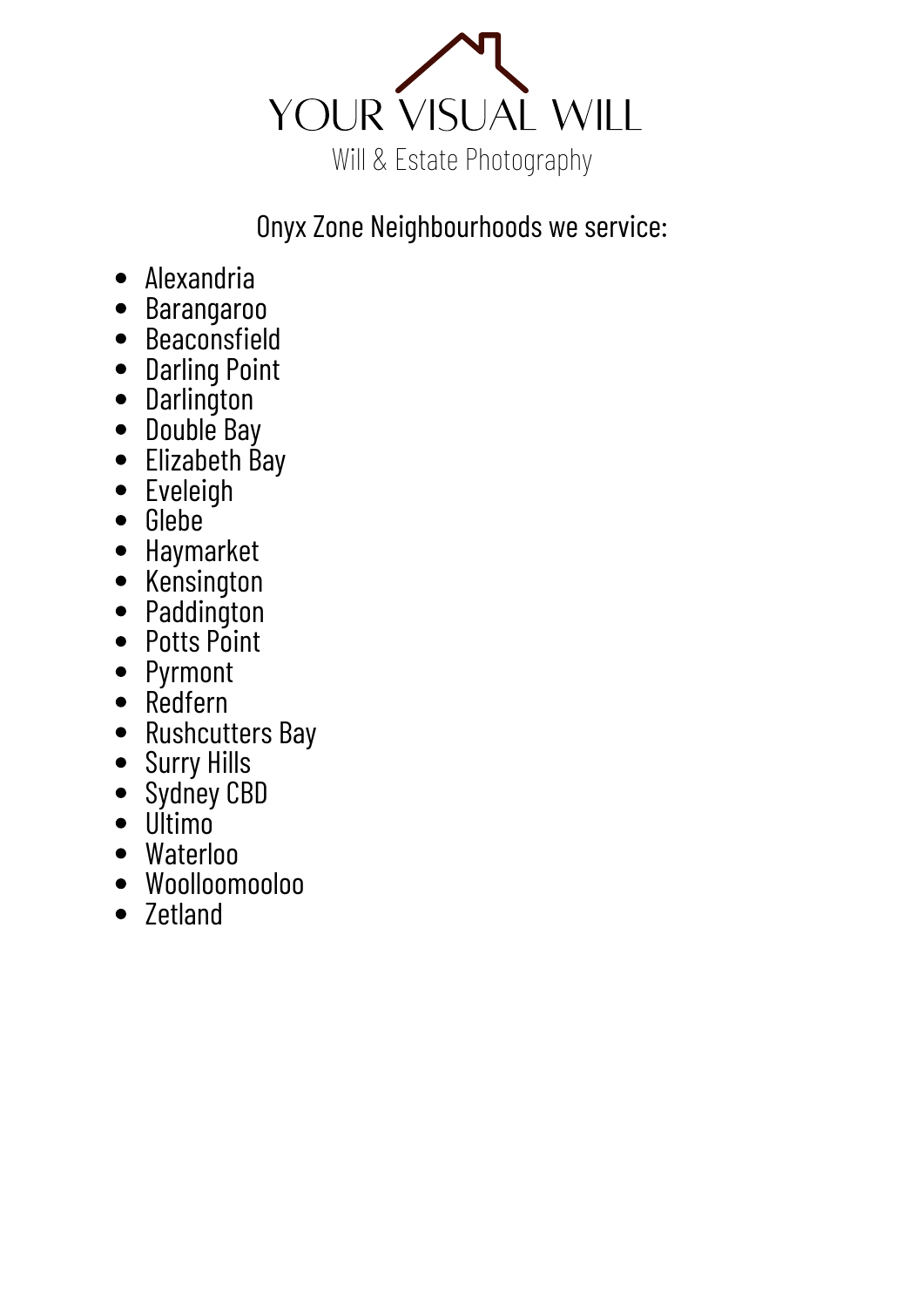

# Coral Zone Neighbourhoods we service:

- Bondi
- Bondi Junction
- Botany
- Bronte
- Chifley
- Coogee
- Daceyville
- Dover Heights
- Eastgardens
- Hillsdale
- Kingsford
- Little Bay
- Malabar
- Maroubra
- Matraville
- Moore Park
- Pagewood
- Phillip Bay
- Randwick
- Rose Bay
- South Coogee
- Vaucluse
- Watsons Bay
- Woollahra